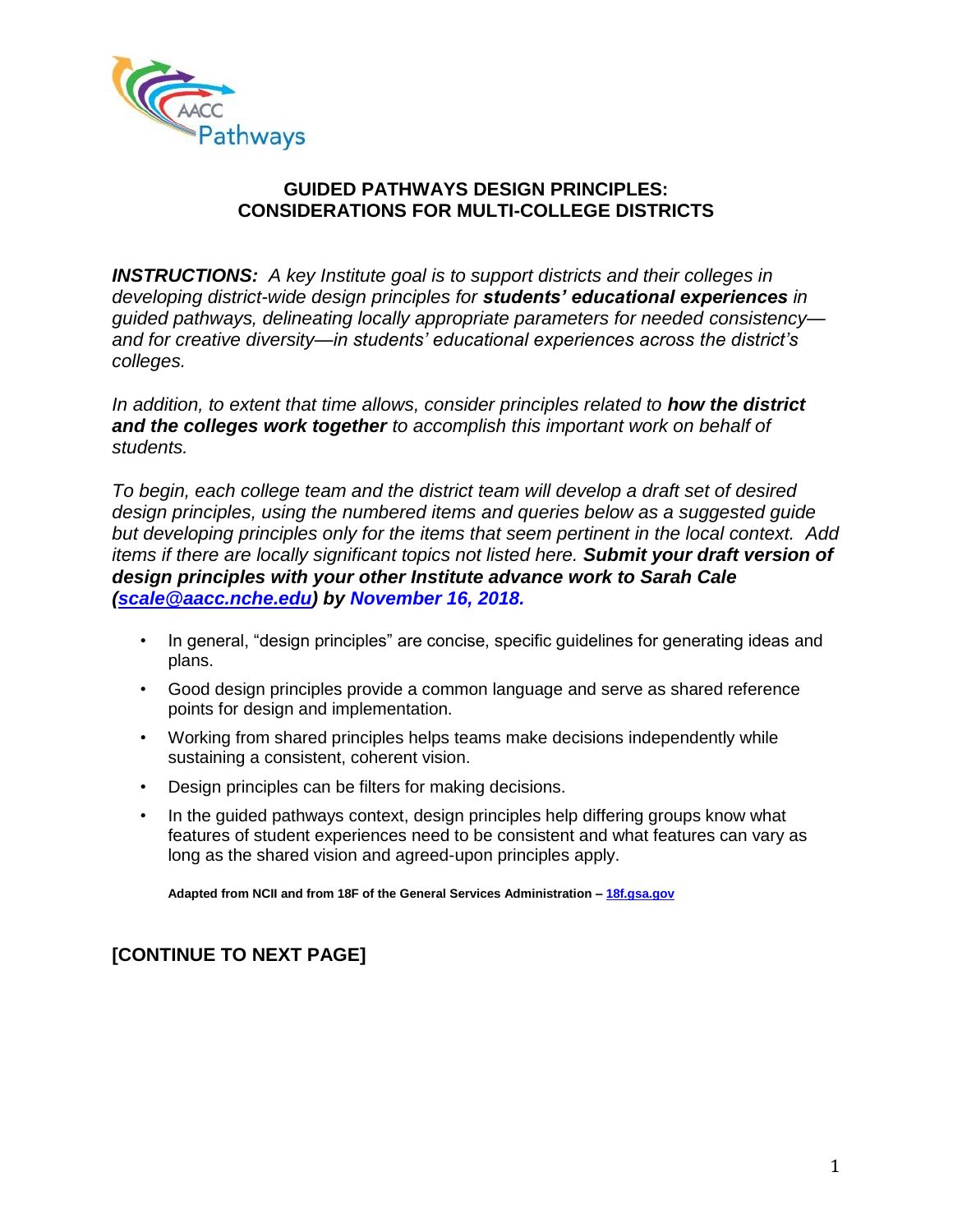

# **Students' Educational Experiences**

# **1. Equity**

 Will the colleges and district collectively identify equity as a centrally important outcome of the guided pathways work? Yes the District and the colleges will collectively identify equity as an important outcome of the work.

# **2. Meta-Majors**

- Will there be one set of meta-majors across the district, or meta-majors that vary across the colleges? At this point it has not been decided how we will move a district with one set of metamajors.
- Will there be naming conventions i.e., what to call meta-majors (fields of interest, career and academic communities, institutes, etc., etc.)? Or will each college have latitude to use different names? Currently, each college is focusing on their own naming conventions.

# **3. Program Maps**

- Will there be common program maps across the district? Will "unique" programs (taught at only one college) follow the same design principles? Yes we would like to see the district have one common set of program maps to make it easier for students who go between both colleges.
- Will all program maps include clear and consistent learning outcomes for each course, accruing to program-level outcomes? Yes all programs will include clear and consistent learning outcomes for each course, accruing to program level-outcomes.
- Will all program maps stipulate the math appropriate to the program? Will all colleges agree to common stipulations? Yes the program maps should have the math that is appropriate to the program. As of fall 2019, math curriculum at both colleges will be aligned.
- Will all program maps include college-level math and English in the first year? Yes the program maps should include college-level and English in the first year to align with the Vision for Success. One concern could be if students started in the ESL sequence how do we account for that.

Will all program maps include one program course in first term and three in first year? Not sure how this will look. More conversations need to happened campus and districwide.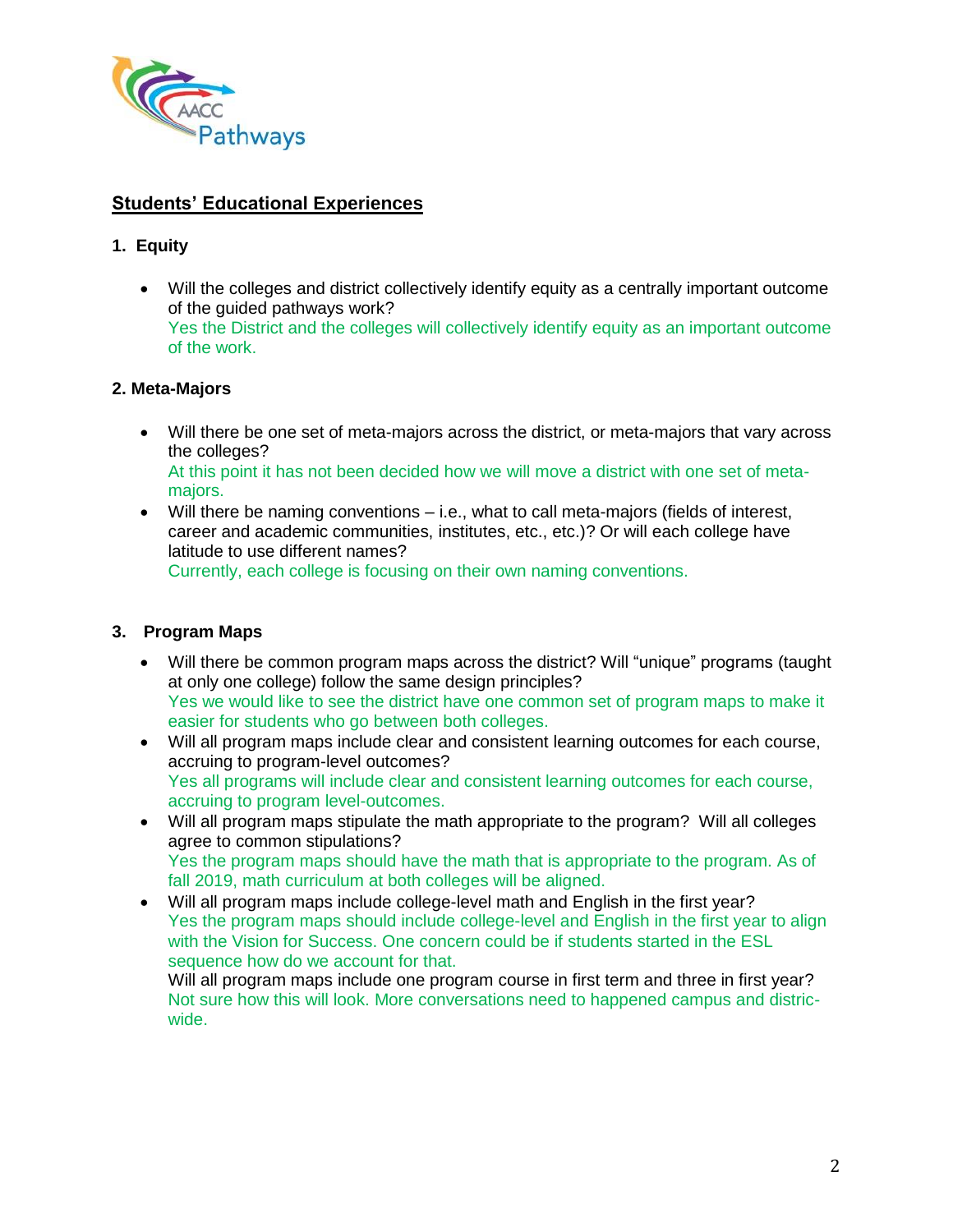

 Will each college work independently with its external partners (K-12 districts, transfer universities, employers, community-based organizations), or will there be coordination of the work when colleges have partners in common? No the campuses will work with its external partners.

# **5. Advising Models**

- Will the colleges develop a common advising model, or may those models vary across colleges? Yes the colleges will develop a common education planning tool.
- Will there be a common expectation that all students will develop a full-program education plan by a stipulated point in their experience (e.g., end of their first term)?
- $\bullet$  Yes students should develop a full-program education plan by 15 units or their 3<sup>rd</sup> semester.

### **6. Onboarding Processes**

 Will there be consistent business processes and technology supports for student onboarding across the colleges? Yes as students have to complete the onboarding requirements currently for priority registration and AB 19. To reach potential and prospective students, CRM recruit is currently being developed and a Student Tracking report was just recently developed.

# **7. Career Exploration**

- Will career exploration be prioritized and front-end loaded in the student experience? Yes looking at how the career exploration will be moved before the Ed planning piece in the onboarding process.
- Will career exploration opportunities vary across the colleges, supported by potentially varying technologies? Not sure at this point what technology is available and how that will look across the college.

### **8. Redesigned Basic Skills/Developmental Education Integrated into Pathways**

- Will the colleges adopt consistent approaches to placement of entering students into college-level Math and English courses, or may the placement processes differ? Both colleges will have the same placement for English and math.
- Will colleges scale consistent or potentially differing (but evidence-based) approaches to acceleration of students' development of academic skills? Both colleges are scaling acceleration.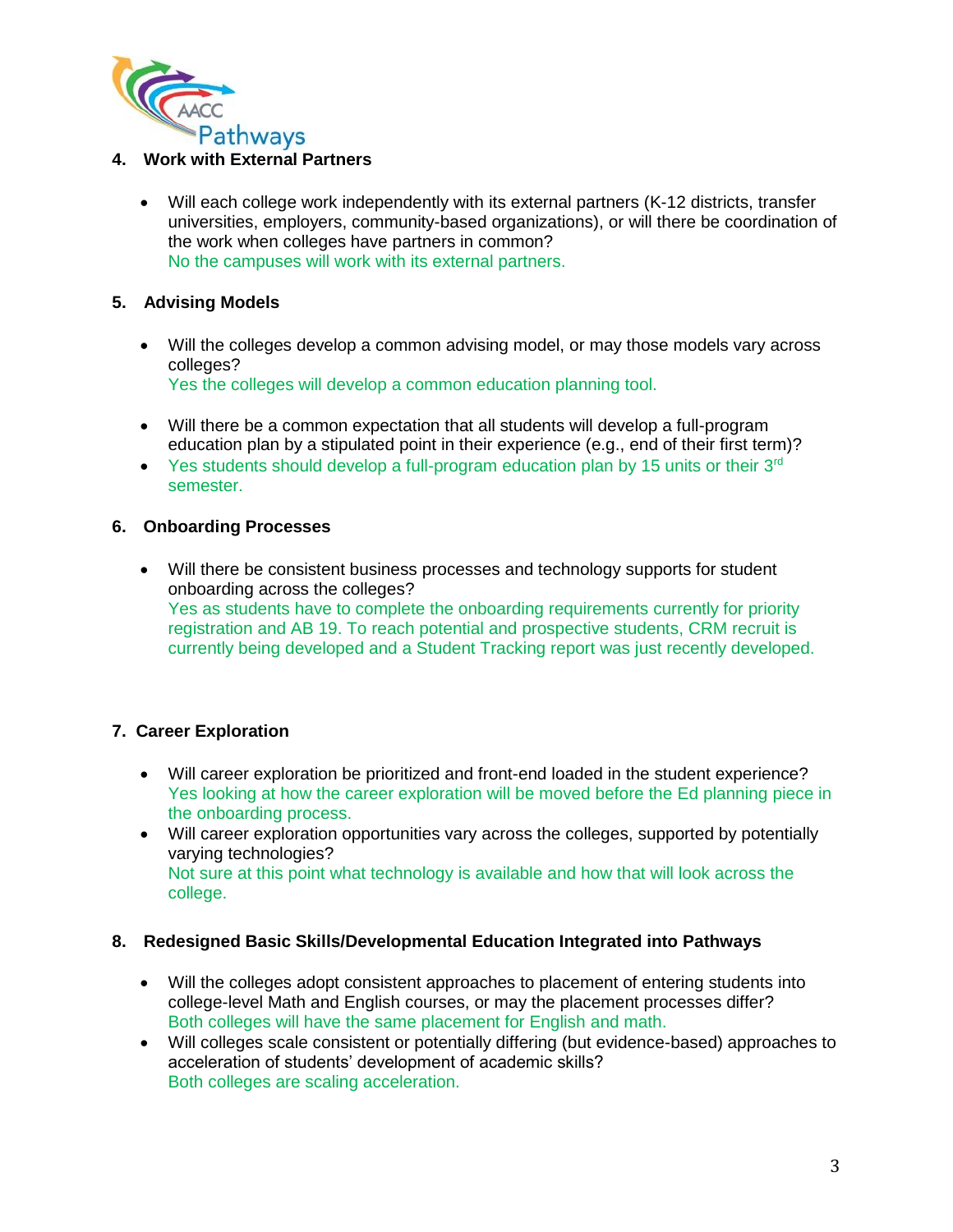

 Will the district support multiple technologies related to various aspects of students' experiences in guided pathways (e.g., career exploration; academic planning, advising, monitoring of progress; early intervention; and so on)? Or will colleges collaboratively identify the specifications for technology supports needed to support their students' progress?

Ideally the district would provide the technology for the colleges so that we would be aligned in all areas but right now we have not explored all the options. Currently the Ed planning software through Ellucian has been decided on and then will look at other component of the product. The career piece at this time will rest with the individual colleges.

# **How the District and the Colleges Work Together**

# **1. Timeline**

• Is there an agreed-upon timeline for major decisions? For launch of Guided Pathways Version 1.0 at scale? Can these timelines vary across colleges? At this point there has not been a decision on a timeframe for scaling as a district as each college has its own process for implementing and scaling Guided Pathways.

# **2. Decision Making**

• Is there clarity for all about who makes what decisions following appropriate consultation? At each college there is clarity through the governance structure.

# **3. Committee and Work Group Structures**

 Does the present structure work well for getting guided pathways designed and implemented in accord with the timeline and workload issues?

# **4. Funding**

- Is there clarity regarding: Uses of special state funding to support guided pathways work? Potential for reallocation of resources to support guided pathways implementation? Costs of needed district supports for guided pathways?
- Is there a need to consider new strategies for resource allocation? For ascertaining return on investment? To be determined in regards to the funding structure.

### **5. Data**

 Are there district and/or college needs for data to monitor and support the success of guided pathways? What data are most important for leveraging constructive action? There are district-wide needs for data in regards to Guided Pathways.

# **6. Communications and Engagement**